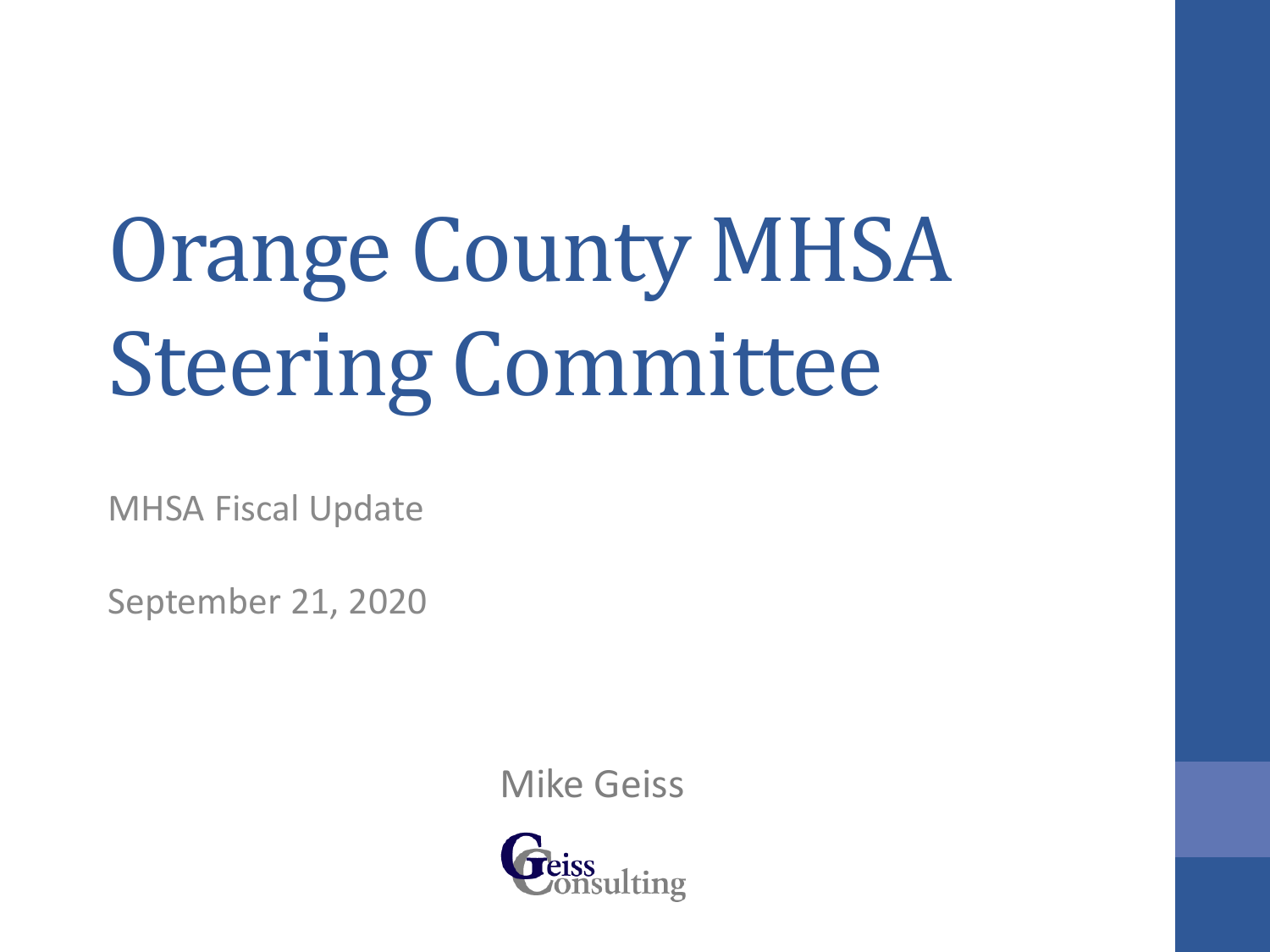- The MHSA created a 1% tax on income in excess of \$1 million to expand mental health services
- Approximately 76,000 tax returns reflected taxable income in excess of \$1 million in calendar year 2017
- Two primary sources of deposits into State MHS Fund
	- 1.76% of all monthly personal income tax (PIT) payments (Cash Transfers)
	- Annual Adjustment based on actual tax returns
		- Settlement between monthly PIT payments and actual tax returns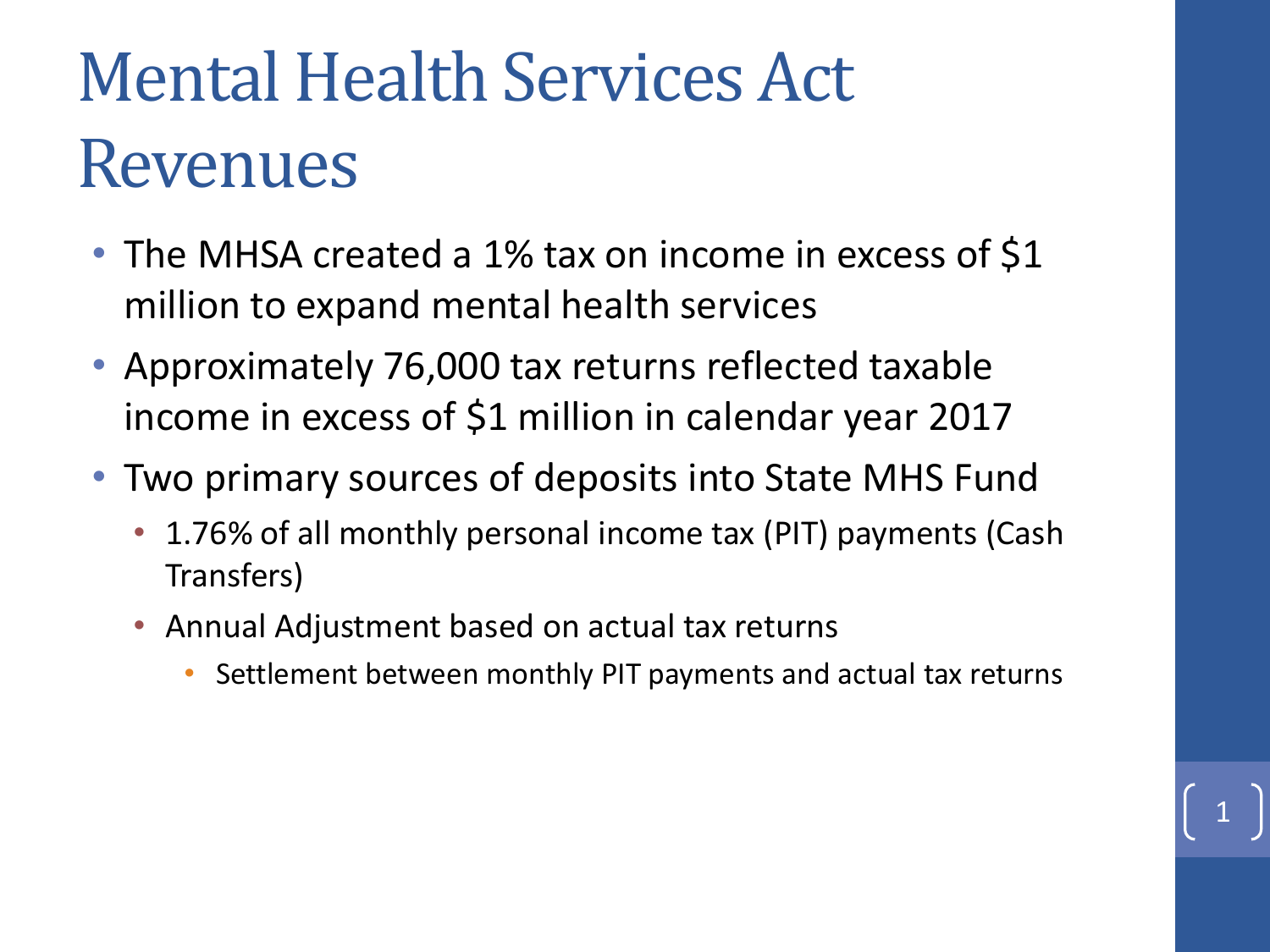- Cash Transfers include state withholding tax payments, estimated tax payments and year end tax payments
	- State withholding payments are generally more predictable and reflect economic conditions in the labor market
- Cash Transfers are largest in months following quarterly tax payments and year end tax payments

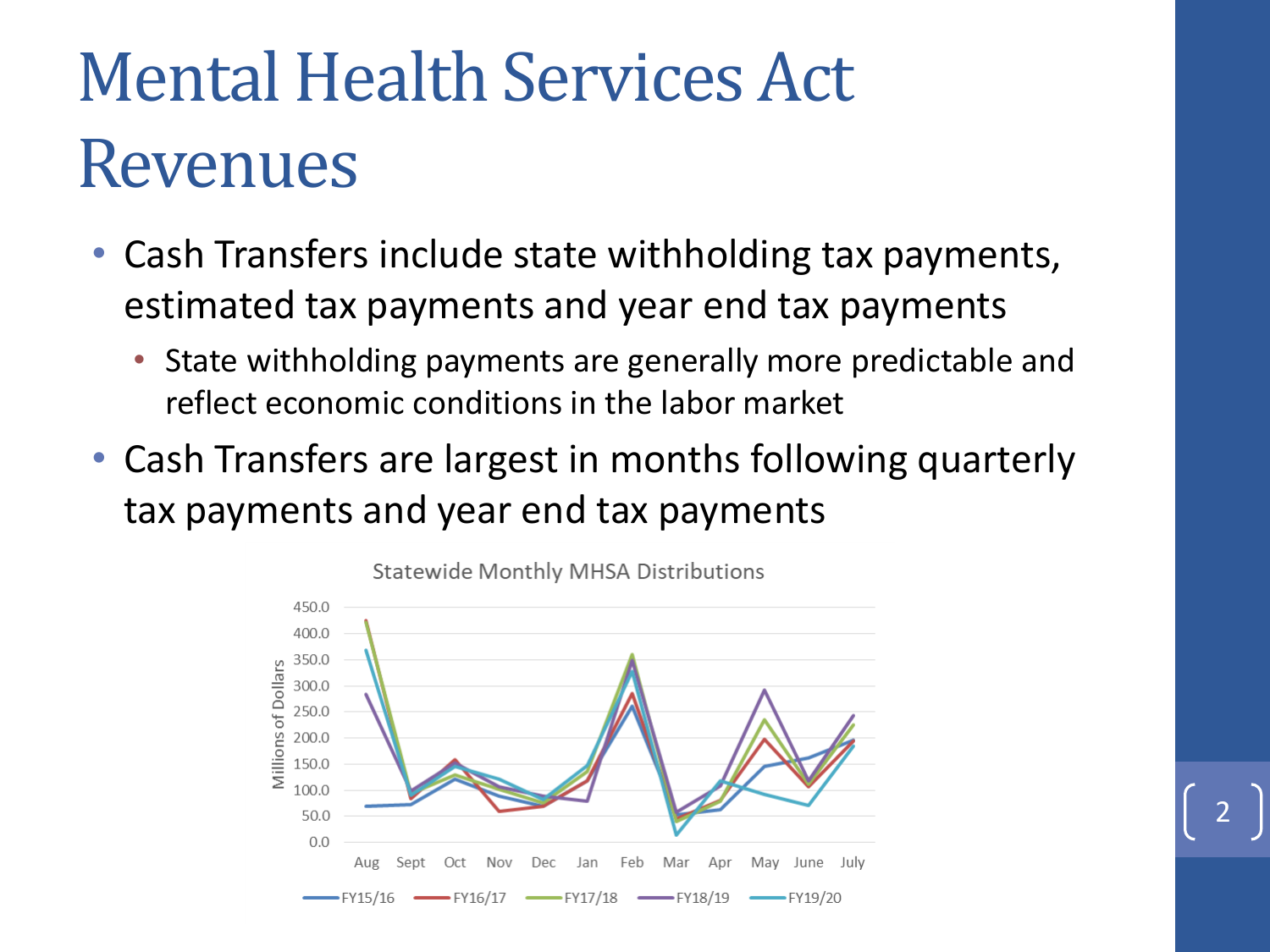- Annual Adjustments reflect the difference between the amount earned as determined through actual tax returns and the monthly cash transfers
	- Recent tax returns indicate approximately 33% of taxable income is from wages and salaries, 33% from capital gains, 20% from partnerships and S-corporations, and balance from dividends, interest, misc. other income
- Annual Adjustments are calculated based on calendar year tax returns adjusted to reflect fiscal year
	- Fiscal Year 20/21 Annual Adjustment
		- Based on Fiscal Year 18/19
		- Calculated from calendar year 2018 tax returns
			- Calendar year 2018 tax returns filed by October 15, 2019
		- FTB calculates amount earned by MHSA tax by beginning of March 2020
		- Deposited July 1, 2020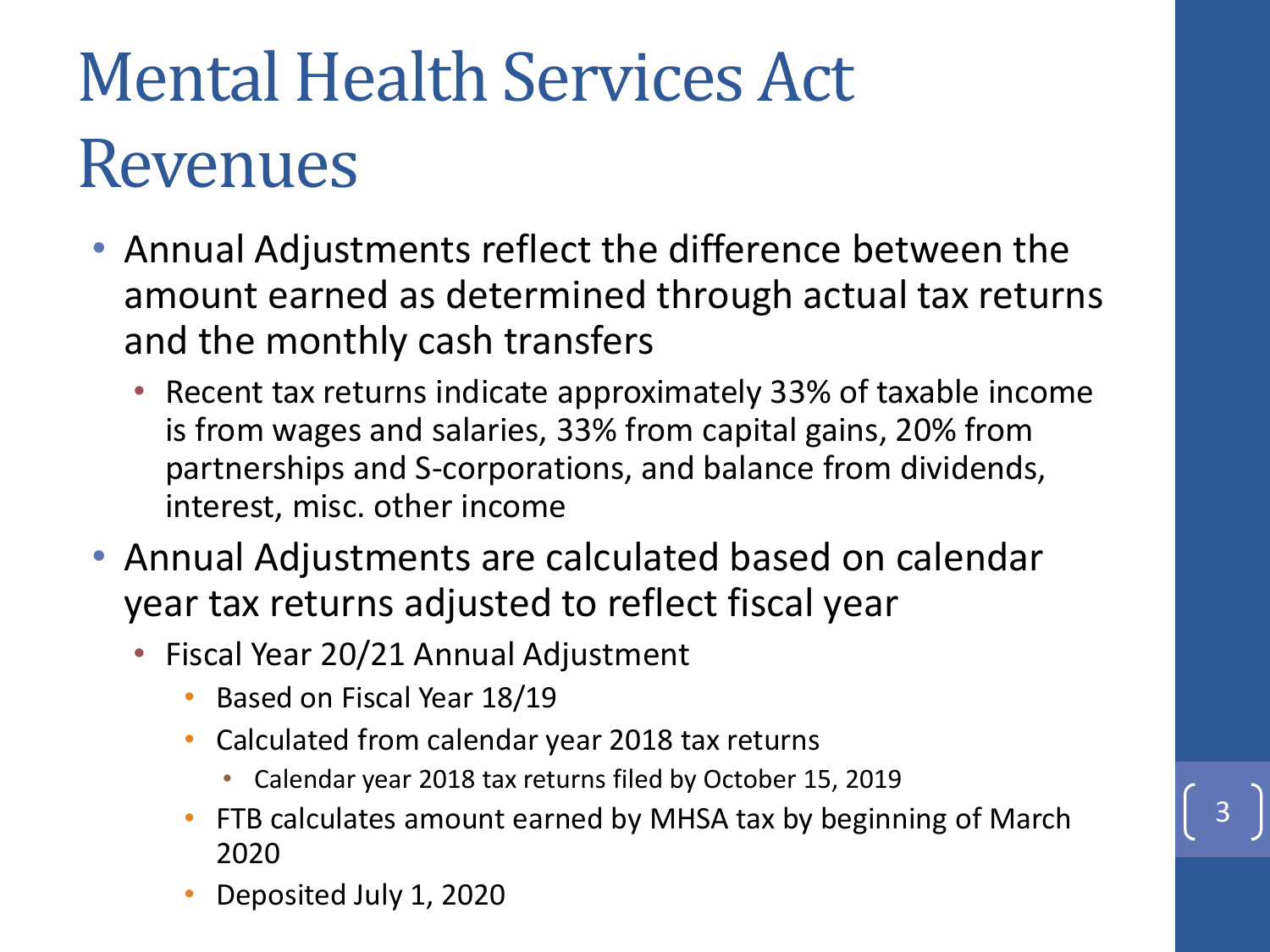• Annual Adjustments are incredibly volatile from year to year

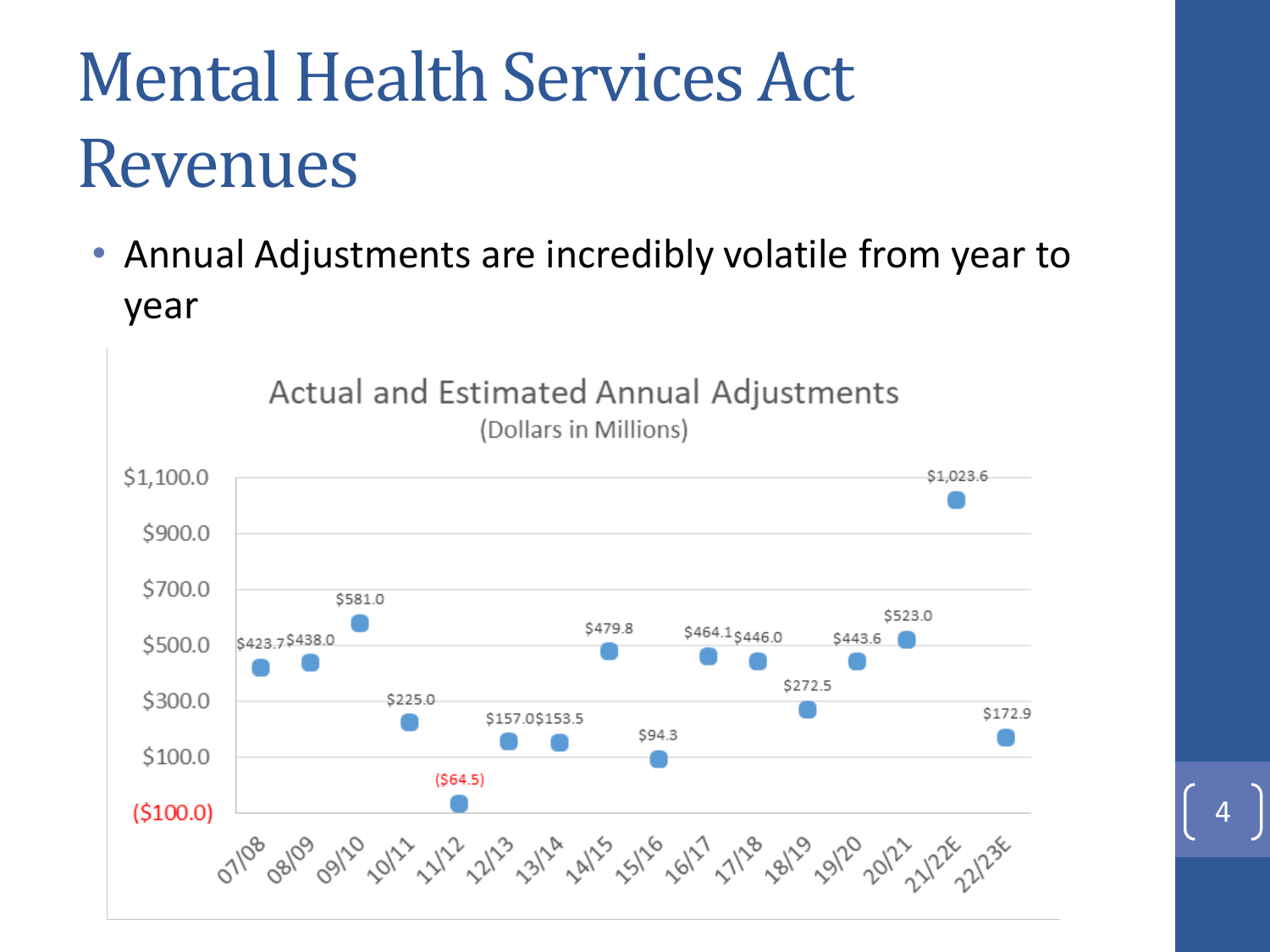# MHSA County Funding

- Individual county allocation percentages are based on:
	- Estimated need for services
	- Self-sufficiency and resources
	- Small county minimum allocations
	- Information Notice 20-038 describes methodology
- Counties receive one warrant (check) from the state
	- County responsible for ensuring compliance with C.C.R. Title 9, Section 3420(b)
		- 5% of total funding shall be utilized for Innovative programs
		- 19% for Prevention and Early Intervention programs
		- 76% for Community Services and Supports (System of Care)
- Each county required to have a local Mental Health Services fund in which interest earned remains in the fund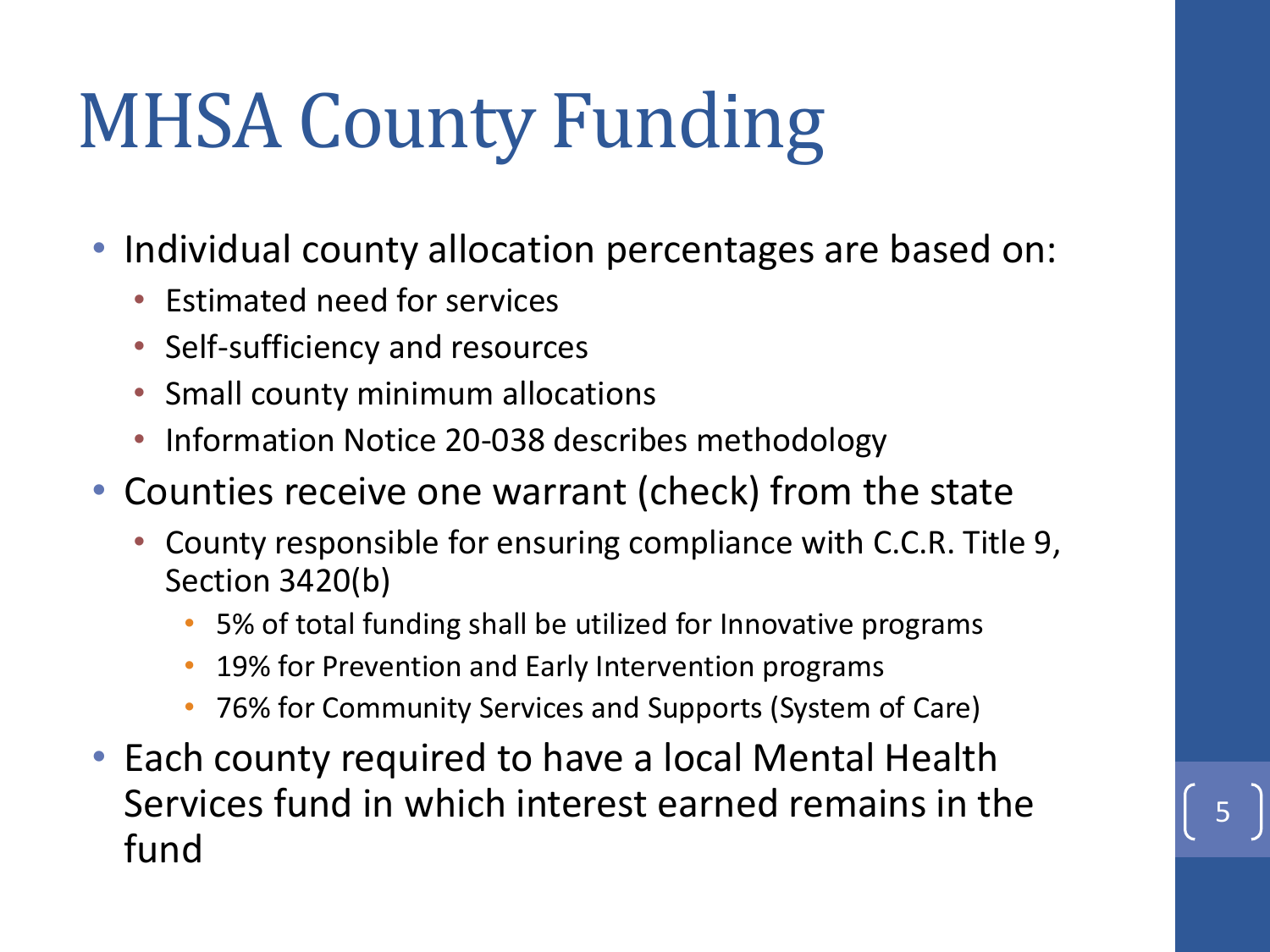### Impact of COVID-19 on MHSA Revenues

- Economic Impacts:
	- Estimate approximately 6% decrease in FY19/20 cash transfers due to lower revenues
	- Estimate additional 10% to 15% decrease in cash transfers in FY20/21 due to lower revenues
- Policy Impacts:
	- Estimate approximately \$260 million in deferred revenue from FY19/20 to FY20/21
		- Deadline extended for 2019 tax filing and 2020 first and second quarter estimated tax payments until July 15, 2020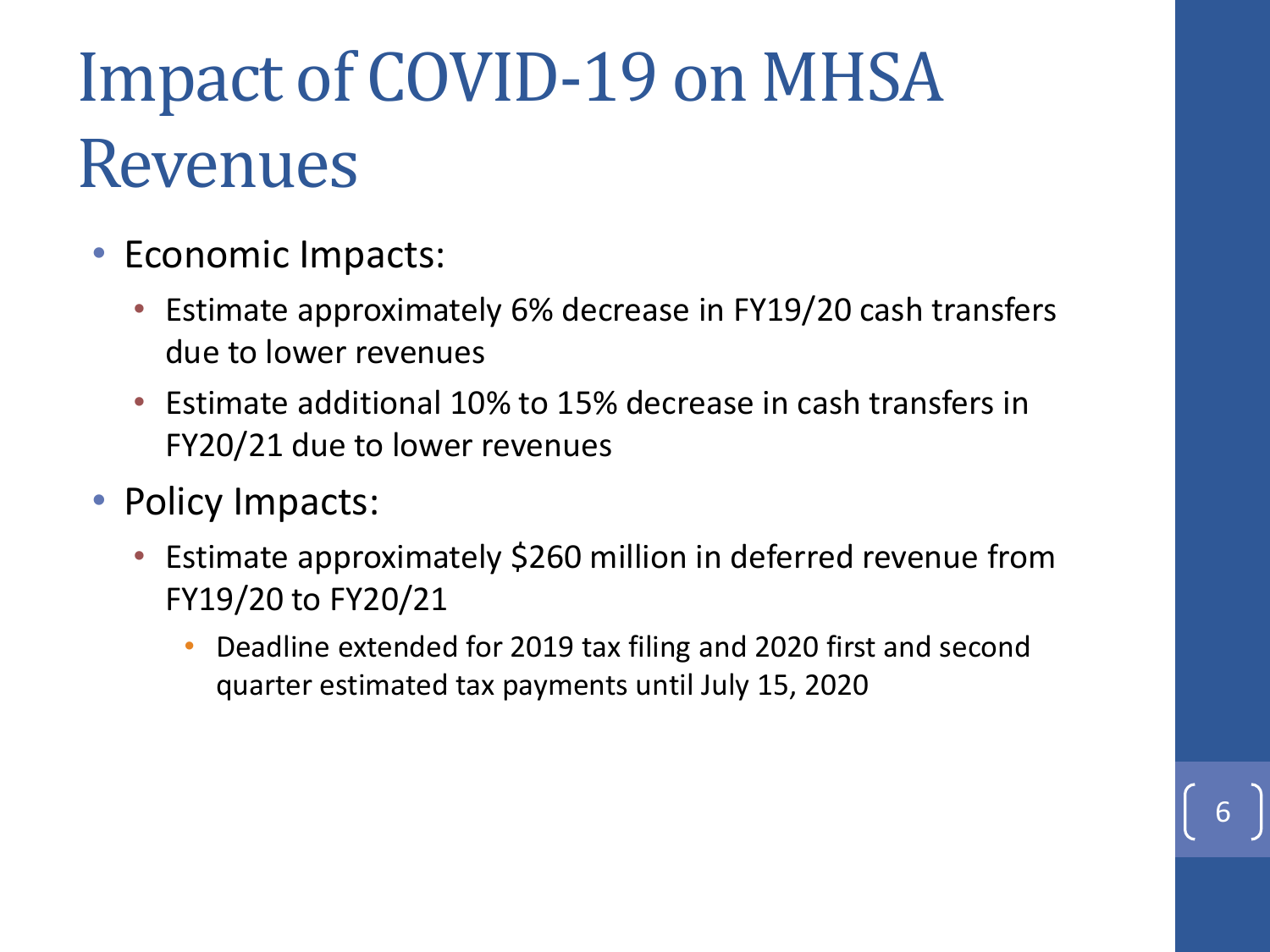### Impact of COVID-19 on MHSA Revenues

- Estimate significantly lower annual adjustment (\$172.9 million) in FY22/23 due to capital gains from calendar year 2020
	- State estimated \$511.4 million annual adjustment prior to COVID-19 crisis
- State is estimating the Annual Adjustment that will post in FY21/22 to be over \$1 billion
	- State estimated \$572.8 million annual adjustment prior to COVID-19 crisis

7

• Almost double the largest historical Annual Adjustment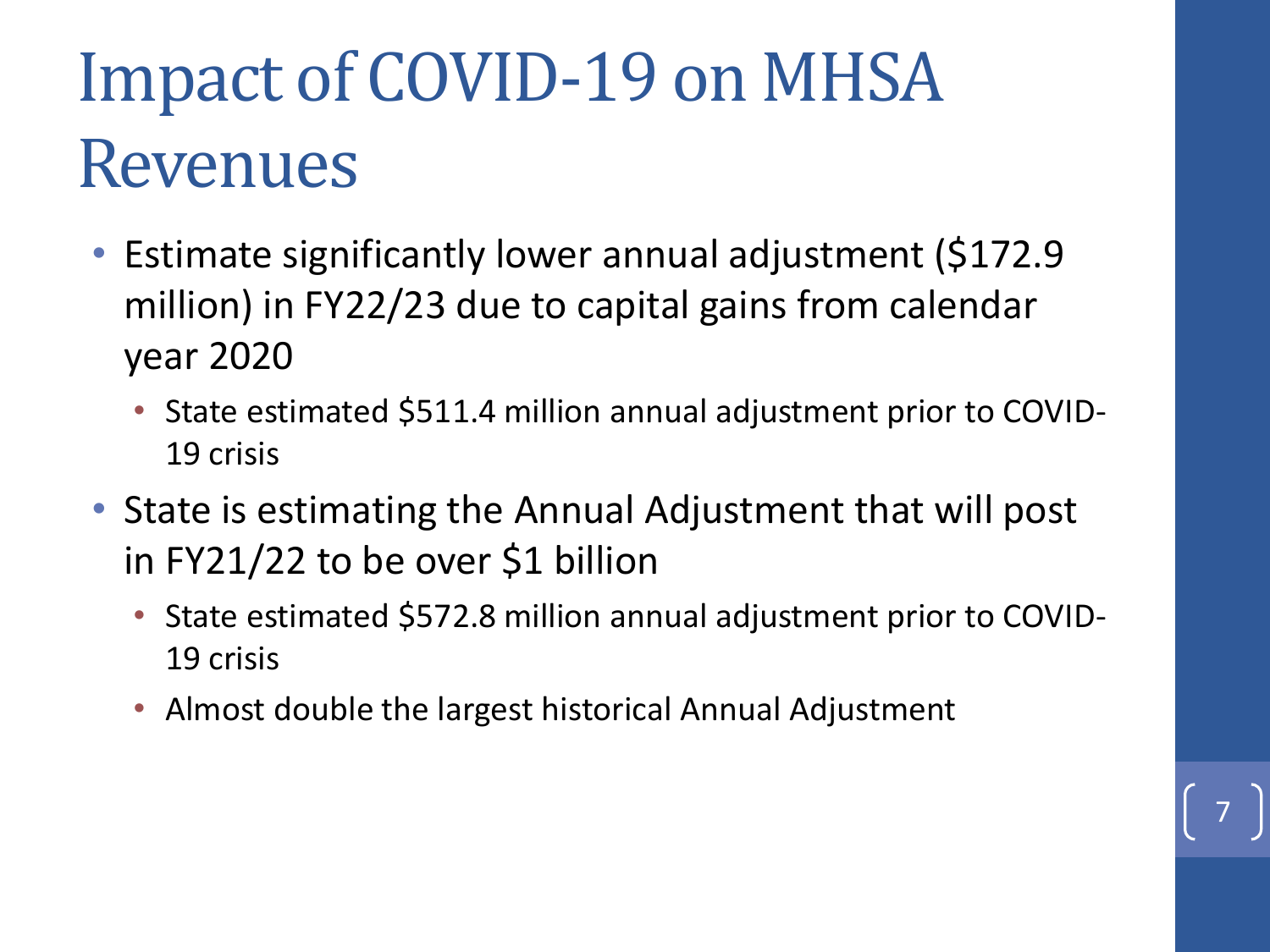#### **MHSA Statewide Estimated Revenues**

**(Cash Basis-Millions of Dollars)**

|                          | <b>Fiscal Year</b> |           |                      |           |           |  |  |
|--------------------------|--------------------|-----------|----------------------|-----------|-----------|--|--|
|                          | <b>Estimated</b>   |           |                      |           |           |  |  |
|                          | 18/19              | 19/20     | 20/21                | 21/22     | 22/23     |  |  |
| <b>Cash Transfers</b>    | \$1,824.0          |           | \$1,452.1 \$1,749.70 | \$1,489.7 | \$1,578.9 |  |  |
| <b>Annual Adjustment</b> | \$272.5            | \$443.6   | \$523.0              | \$750.0   | \$172.9   |  |  |
| Interest                 | \$8.8              | \$10.7    | \$10.7               | \$10.0    | \$7.0     |  |  |
| <b>Total</b>             | \$2,105.3          | \$1,906.4 | \$2,283.4            | \$2,249.7 | \$1,758.8 |  |  |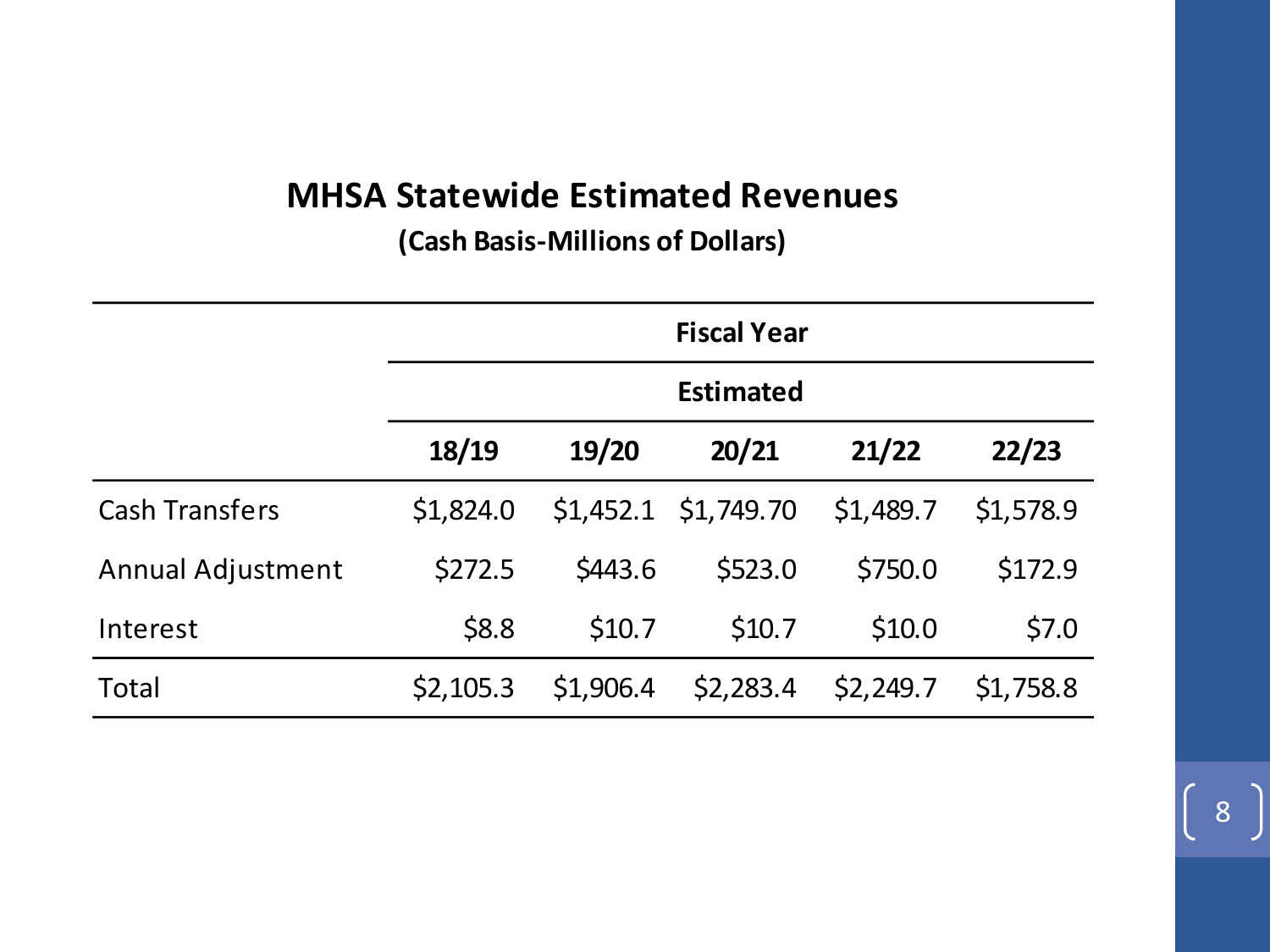# MHSA Component Funding

- Funds distributed to counties are considered component funding
	- Excludes funds expended and reserved
	- Orange County's FY 20/21 allocation percentage is 8.10812%
- Funding for No Place Like Home debt service is excluded from component funding
	- \$53.7 million in FY19/20
	- \$92.4 million in FY20/21
	- \$114.0 million in FY21/22
	- \$130.0 million in FY22/23
	- Up to \$140 million
- Estimated component funding does not include redistributed funds based on reversion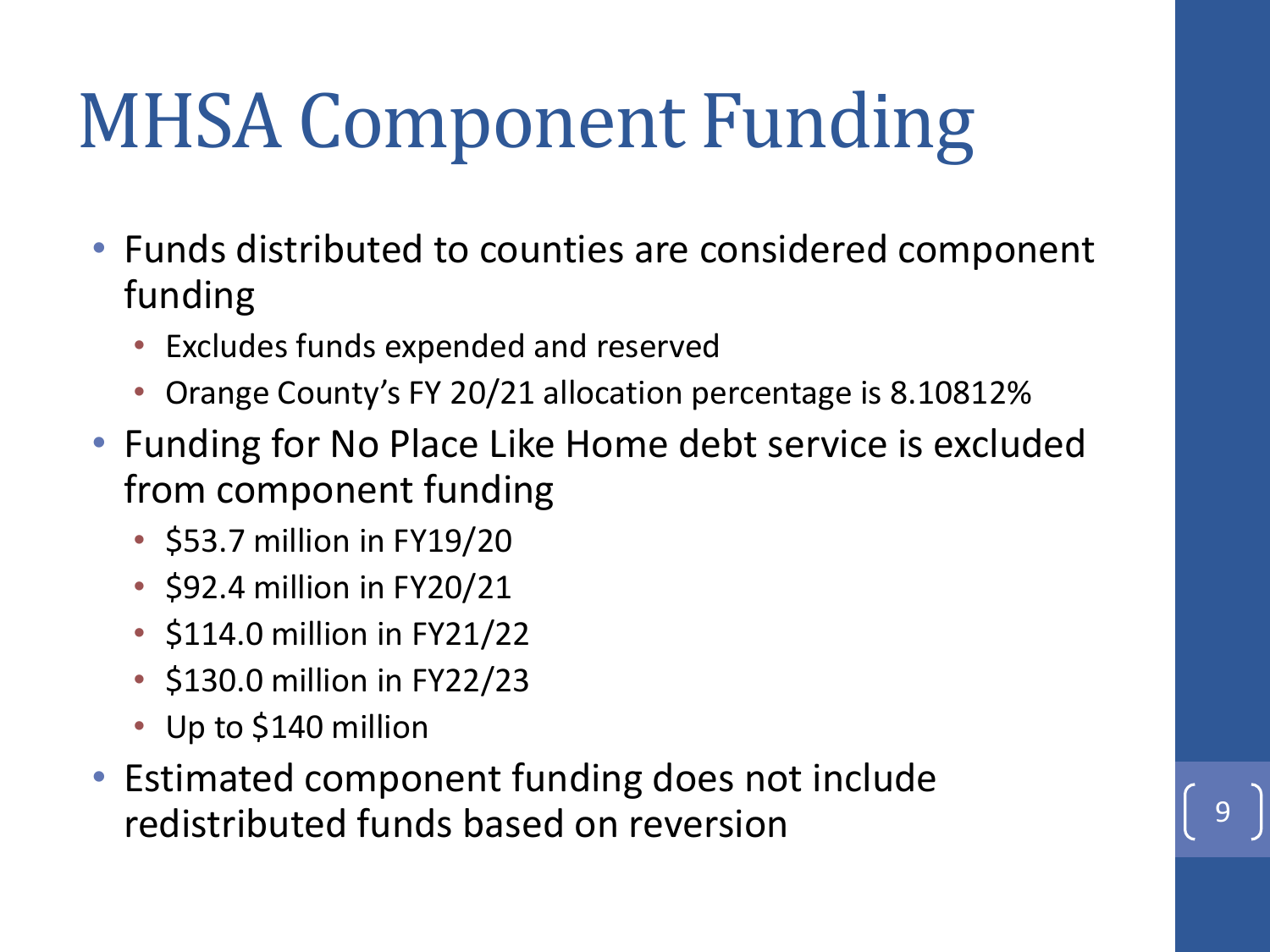#### **Orange County MHSA Estimated Component Funding (Millions of Dollars)**

|            | <b>Fiscal Year</b>                |          |          |          |          |  |  |  |
|------------|-----------------------------------|----------|----------|----------|----------|--|--|--|
|            | <b>Estimated</b><br><b>Actual</b> |          |          |          |          |  |  |  |
|            | 18/19                             | 19/20    | 20/21    | 21/22    | 22/23    |  |  |  |
| <b>CSS</b> | \$121.80                          | \$108.50 | \$128.90 | \$125.03 | \$95.35  |  |  |  |
| PEI        | \$30.45                           | \$27.13  | \$32.22  | \$31.26  | \$23.84  |  |  |  |
| Innovation | \$8.01                            | \$7.14   | \$8.48   | \$8.23   | \$6.27   |  |  |  |
| Total      | \$160.26                          | \$142.77 | \$169.60 | \$164.52 | \$125.46 |  |  |  |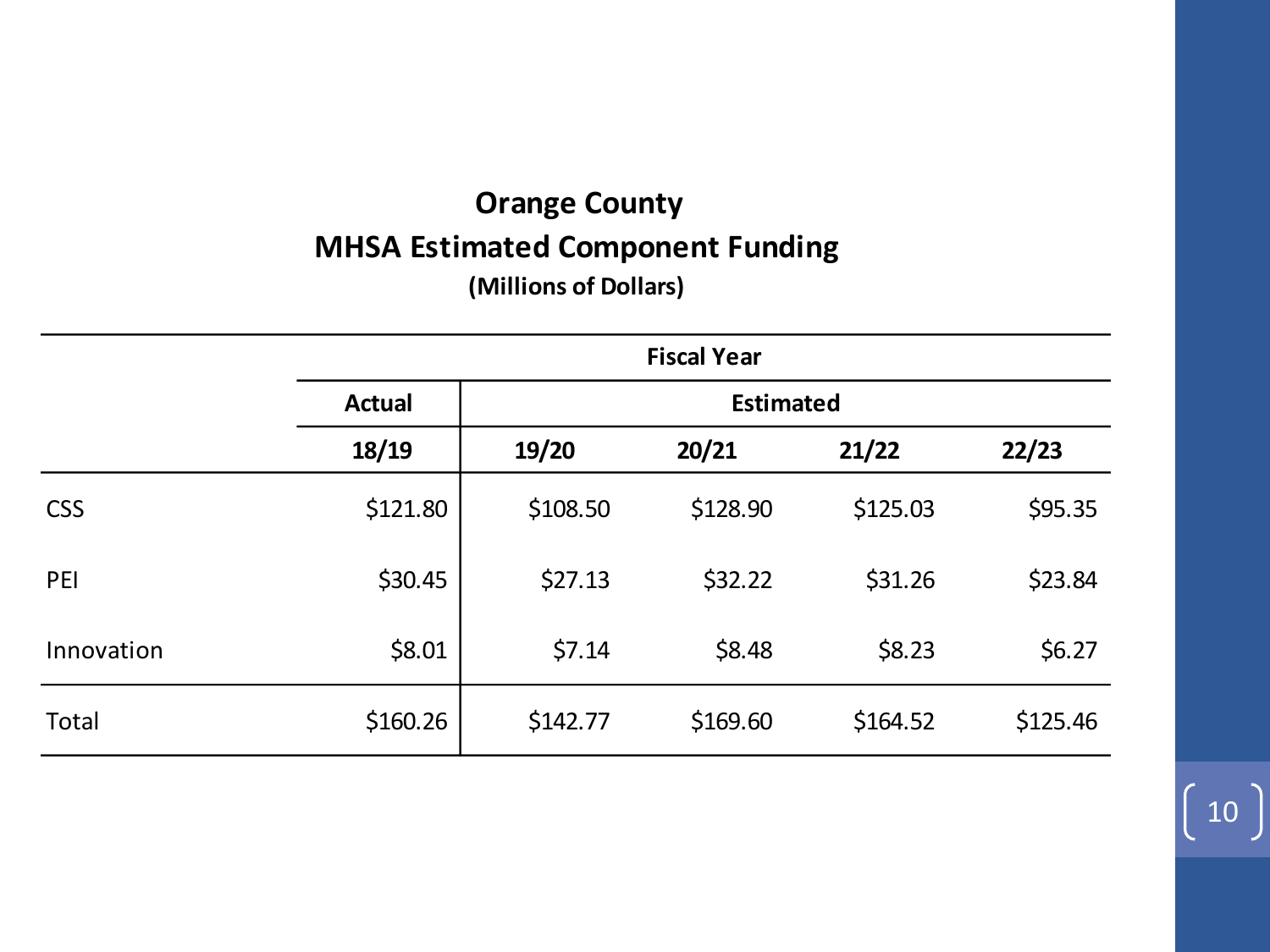# MHSA Component Funding

- Anticipate large fluctuations in funding
	- Expect large annual adjustments in FY20/21 and FY21/22 due to capital gains spike in 2018 and 2019

- Expect lower annual adjustment in FY22/23 due to COVID-19 impact on 2020 economy
- Recognize these are estimates and could vary significantly from actual revenues
	- Consider flexibilities allowed under AB81
		- Use of prudent reserve in FY20/21
		- Reversion extension through 6/30/2021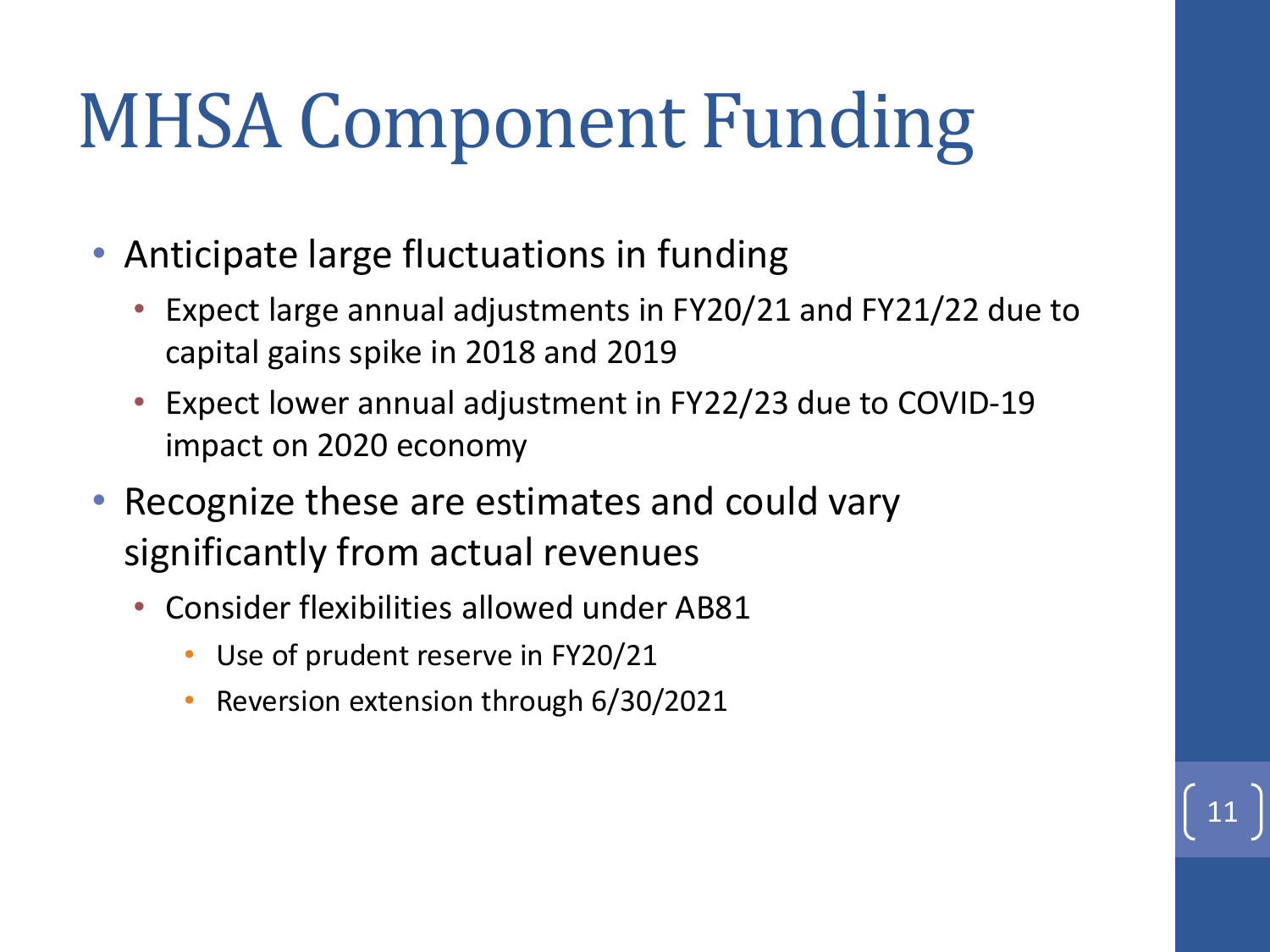# Other Community Mental Health Funding

- 1991 Realignment
	- Orange County had a base of approximately \$75 million in FY18/19
	- Orange County has not received any growth for three fiscal years
		- No growth in mental health for FY16/17 through FY18/19
	- Decrease of \$7.64 million in FY19/20 due to economic and policy implications of COVID-19

- New base of \$67.34 million in FY20/21 and subsequent years
- Don't anticipate any growth until FY23/24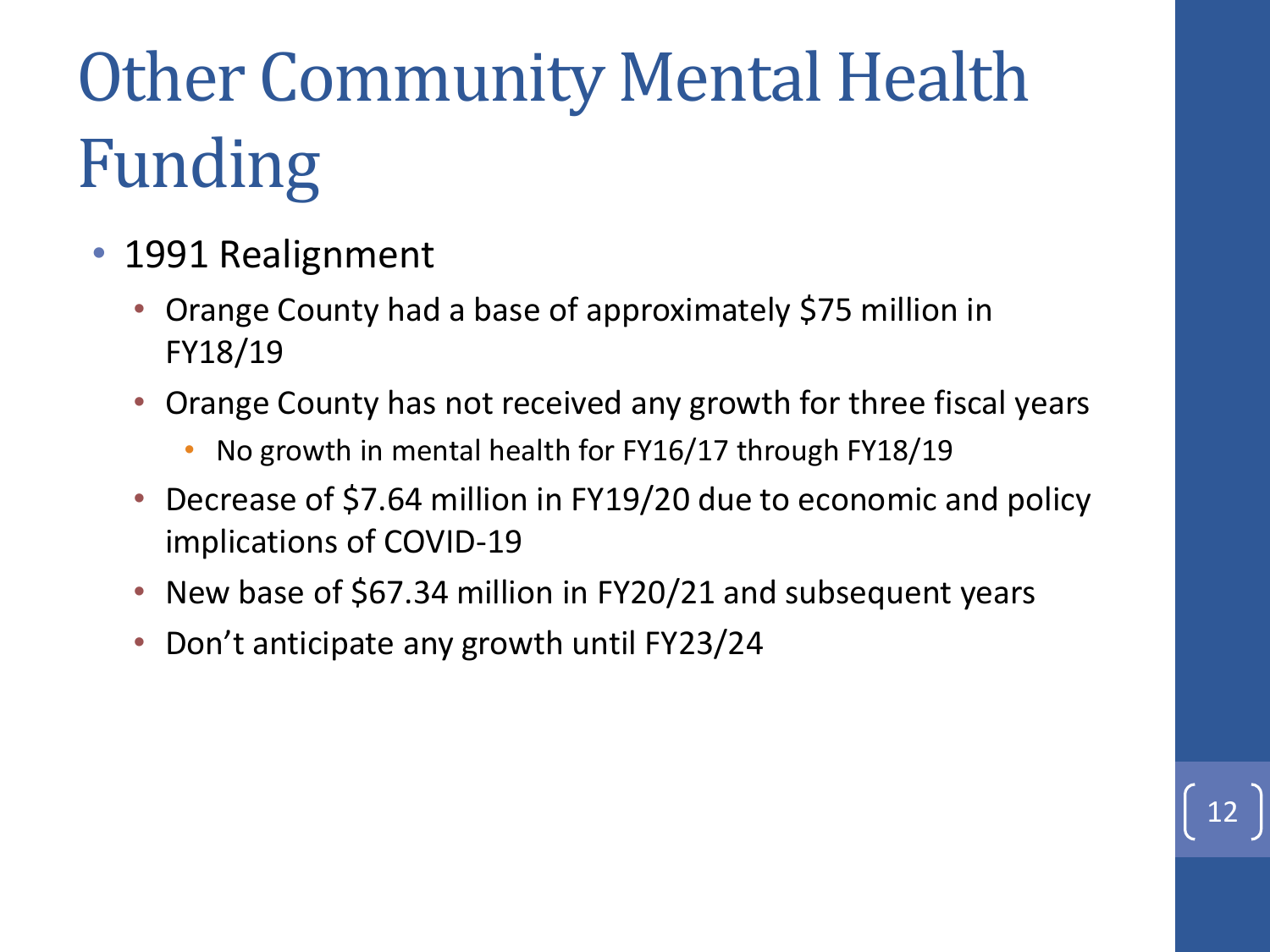# Other Community Mental Health Funding

- 2011 Realignment Behavioral Health Subaccount
	- Funds in the Behavioral Health Subaccount must be used to fund:
		- Residential perinatal drug services and treatment
		- Drug court operations and services
		- Nondrug Medi-Cal substance abuse treatment programs
		- Drug/Medi-Cal program
		- Medi-Cal specialty mental health services, including Early and Periodic Screening, Diagnosis and Treatment program and mental health managed care
	- The 2011 Realignment statute does not specify how much needs to be spent on each program
	- Orange County's base was approximately \$55.7 million in FY19/20
	- Actual FY19/20 revenue was \$54.9 million but anticipate FY20/21 to be significantly less (\$45.6 million)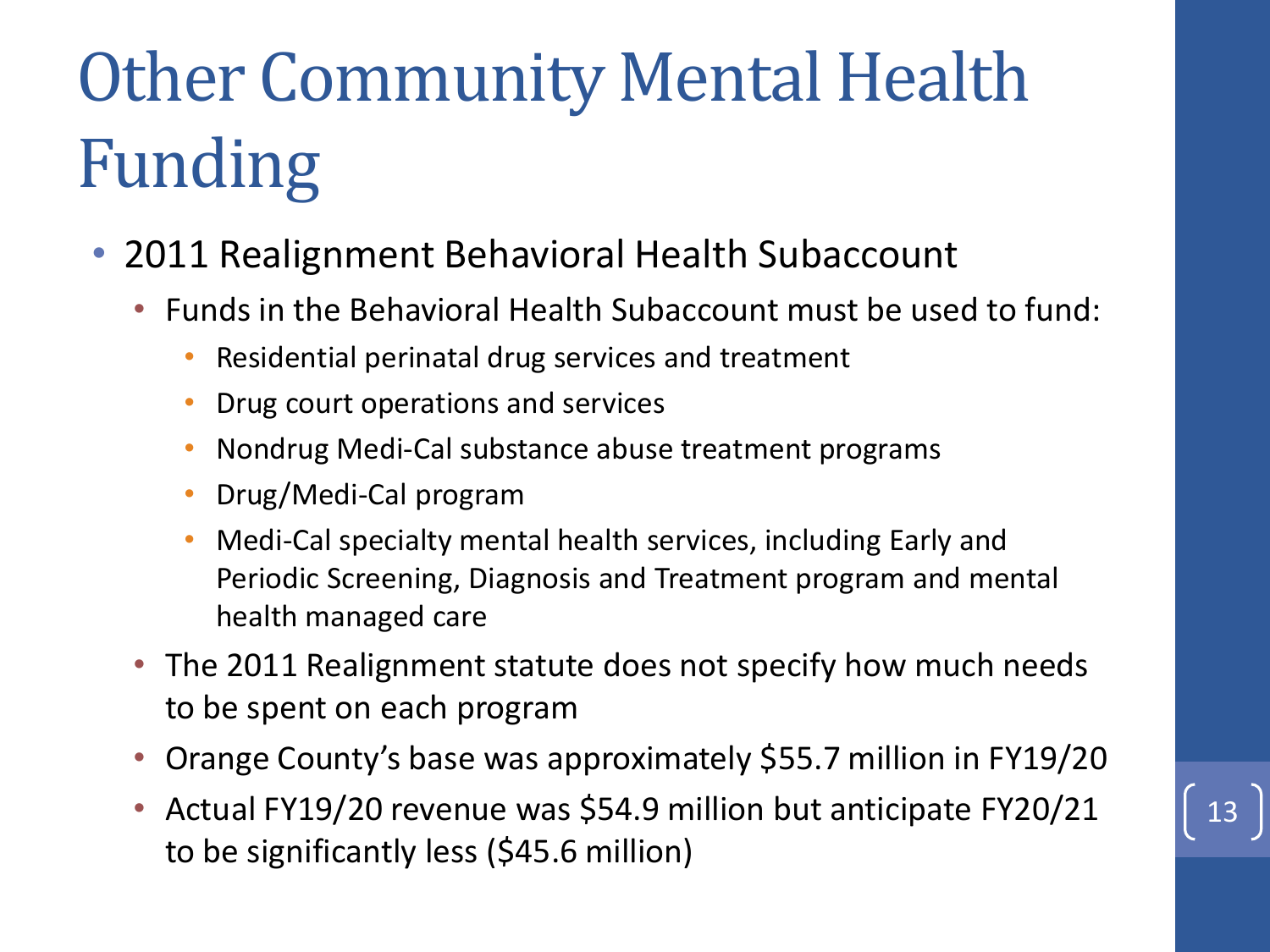# Other Community Mental Health Funding

- State Budget included Realignment Backfill
	- Anticipated losses in both 1991 and 2011 Realignment programs
	- Impacts all realignment funded services: public safety, social services, public health, and behavioral health
	- Joint request with CSAC and affiliates for \$1 billion for all 1991 and 2011 Realignment programs
	- \$750 million State General Fund distribution
		- \$8.25 million for Orange County Behavioral Health
		- Requires counties to adhere to governor's COVID-19 orders
	- \$250 million contingent on availability of federal funds
		- \$2.75 million for Orange County Behavioral Health
		- Part of larger federal stimulus request that, if not enacted, triggers cuts by October 15, 2020